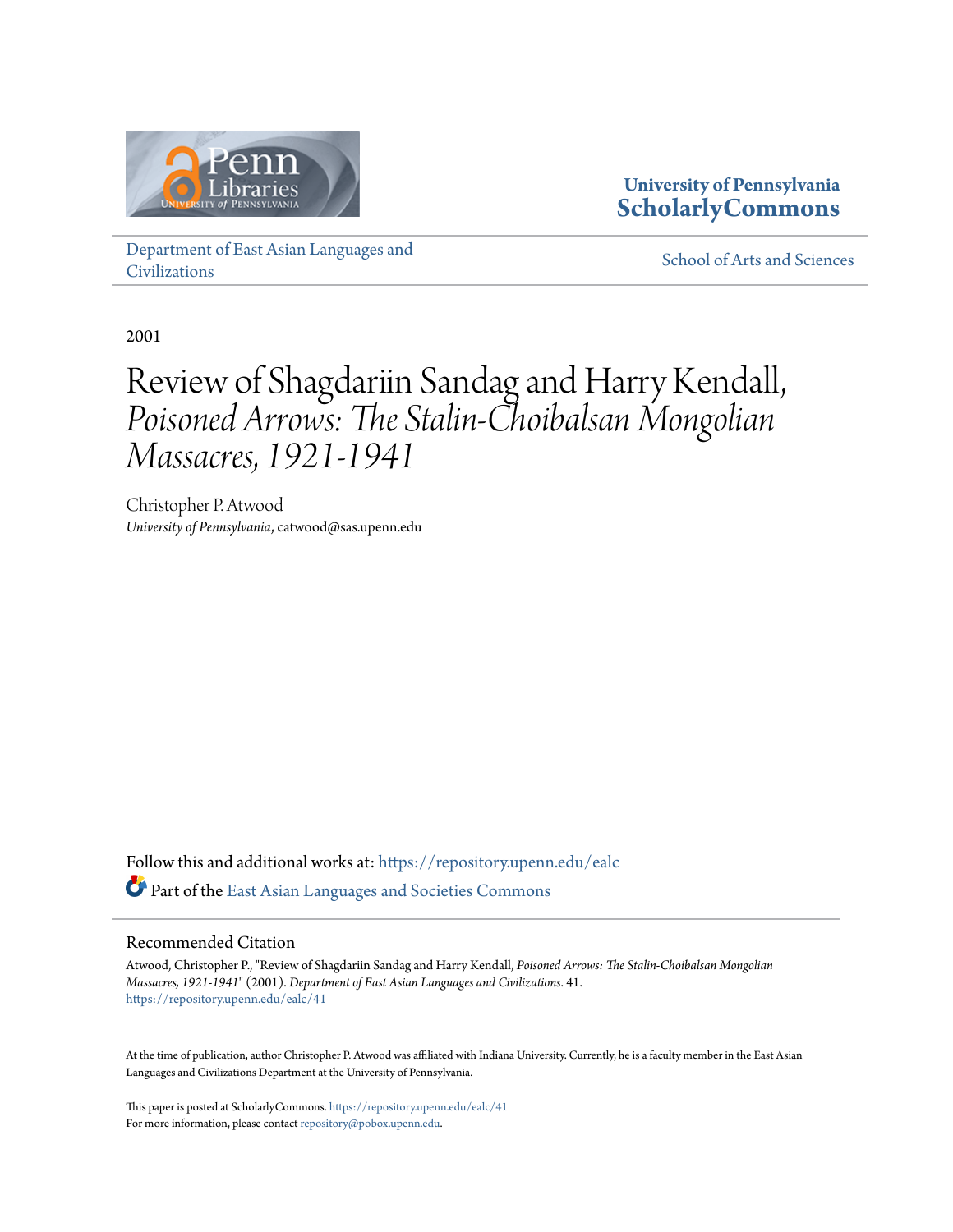### Review of Shagdariin Sandag and Harry Kendall, *Poisoned Arrows: The Stalin-Choibalsan Mongolian Massacres, 1921-1941*

#### **Disciplines**

Arts and Humanities | East Asian Languages and Societies

#### **Comments**

At the time of publication, author Christopher P. Atwood was affiliated with Indiana University. Currently, he is a faculty member in the East Asian Languages and Civilizations Department at the University of Pennsylvania.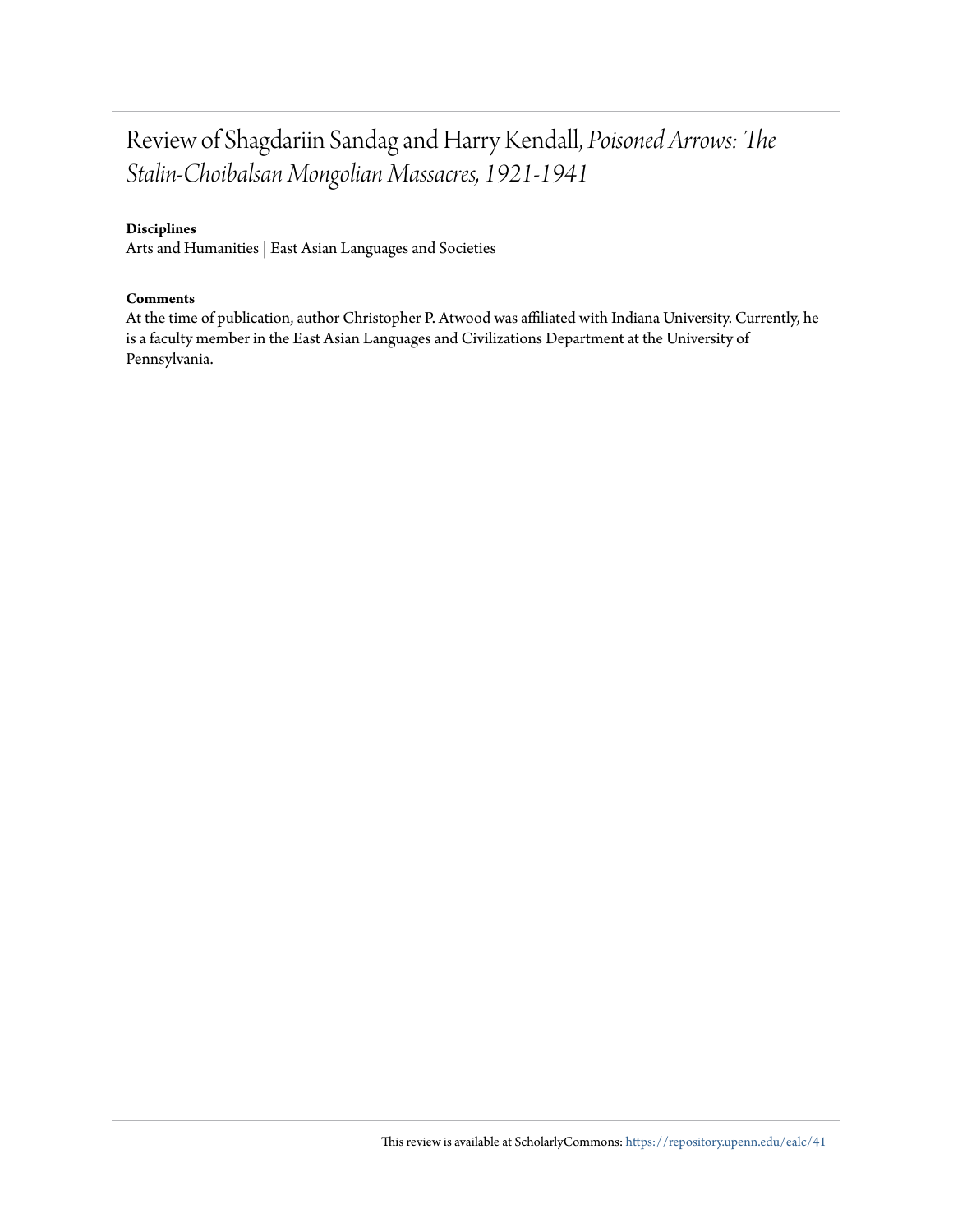## VERLAG PUBLISHERS HARRASSOWITZ

Review

Reviewed Work(s): Poisoned Arrows: The Stalin-Choi balsan Mongolian Massacres by Shagdariin Sandag and Harry H. Kendall Review by: Christopher P. Atwood Source: Journal of Asian History, Vol. 35, No. 2 (2001), pp. 199-201 Published by: Harrassowitz Verlag Stable URL: https://www.jstor.org/stable/41933269 Accessed: 18-07-2019 18:44 UTC

JSTOR is a not-for-profit service that helps scholars, researchers, and students discover, use, and build upon a wide range of content in a trusted digital archive. We use information technology and tools to increase productivity and facilitate new forms of scholarship. For more information about JSTOR, please contact support@jstor.org.

Your use of the JSTOR archive indicates your acceptance of the Terms & Conditions of Use, available at https://about.jstor.org/terms



Harrassowitz Verlag is collaborating with JSTOR to digitize, preserve and extend access to Journal of Asian History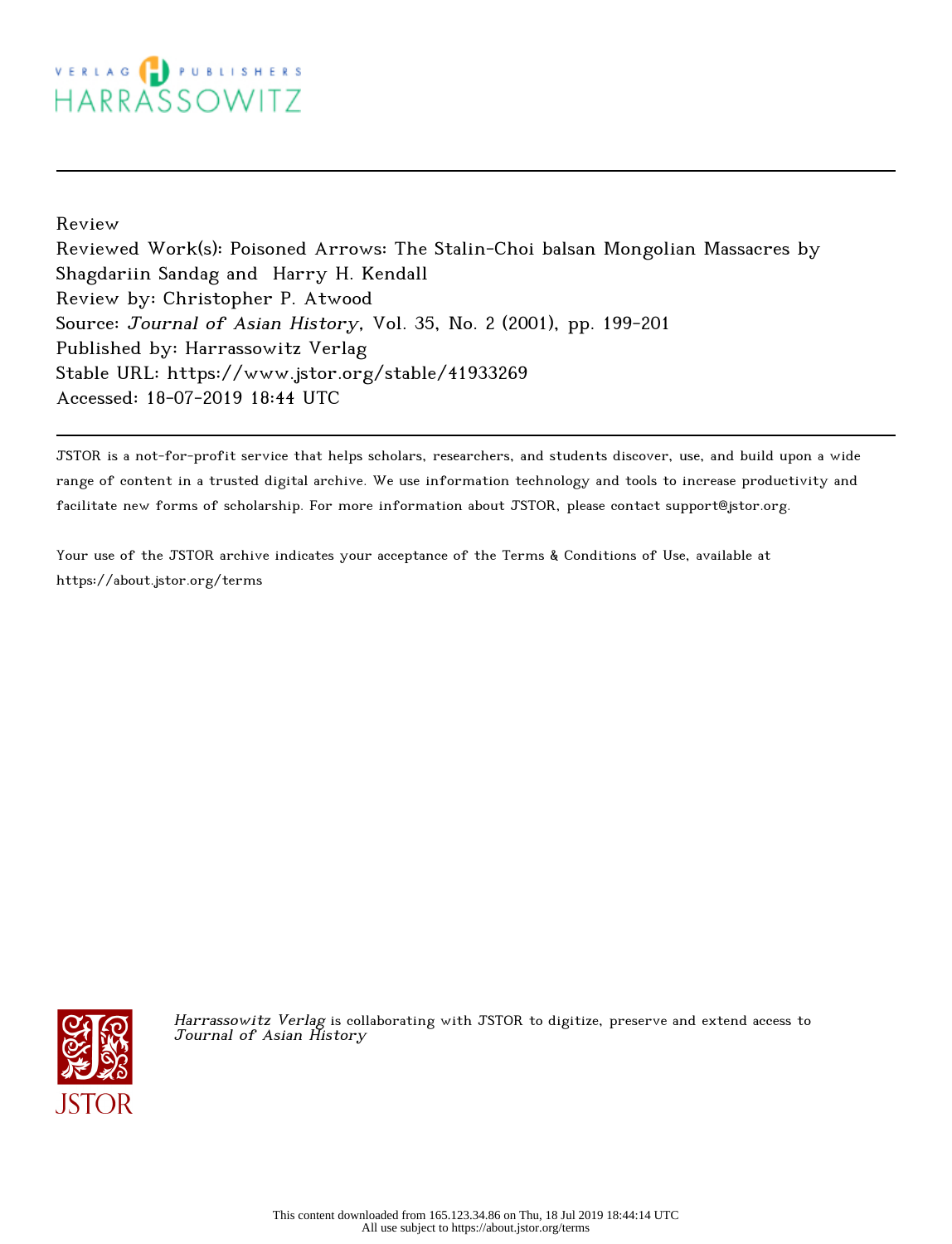prehistory of written law in China. What was resisted, Dull says, was not the laws themselves, but their taking on "a life of their own  $\ldots$  [to] be used to challenge the authority of official policies and values."

Davis, California **Benjamin E. Wallacker** 

 Sandag, Shagdariin, and Harry H. Kendall. Poisoned Arrows: The Stalin-Choi balsan Mongolian Massacres, 1921-1941. (Boulder: Westview Press, 2000). XX + 228 pp., \$ 65.00. ISBN 0-8133-3710-0.

 Mongolia's democratic transition (or revolution) of 1990 opened up what had been one of the most isolated and tightly controlled regimes in the world. Lacking the large exile communities that have played such a large role in preserving and developing non-official versions of history in other dictatorial regimes, the Communist government of Mongolia from 1921 maintained a firm control on what was written and said about its history all over the world to a degree surpris ing even among the likes North Korea or Laos. When party control was replaced by pluralism, and the archives were opened to domestic and foreign researchers unbeholden to the ruling Mongolian People's Revolutionary Party, observers ex pected dramatic revelations of the regime's brutal past. Ten years later, Shagdar iin Sandag's Poisoned Arrows claims to fulfill that expectation.

 For those Mongolian-history buffs familiar only with the apologetic versions of the Mongolian People's Republic peddled in English-language translations of official histories or in Owen Lattimore's later works, Poisoned Arrows will come as a shock. Sandag sets out in this book to launch a full-scale attack on the entire legacy of the regime, rewriting its entire history from the viewpoint of a dedicated and thorough-going anti- Communist. Unlike previous such critical histories writ ten in English by writers like George Murphy and Robert Rupen, Sandag writes as an insider, one whose own father fell victim to the blood-purges of the 1930s and who has harbored a deep bitterness toward the regime ever since.

 For those familiar with the contemporary work on modern Mongolian history, however, Poisoned Arrows is an almost embarrassing example of the inadequa cies of the "history-as-prosecutor's-brief" genre that emerged out of the sudden collapse of Communism in Mongolia. From virtually every point of view  $-$  interpretation, argumentation, sources, factual accuracy, and even copy editing - Poi soned Arrows will not stand the test of time. Sandag's tone of passionate and outraged denunciation will be grating to those used to the blander prose of aca demic history, yet the outrage is not the problem. When he writes of Choibalsang, Mongolia's dictator from 1936 to 1952, that he "had clambered over mounds of slain bodies of his revolutionary colleagues, close friends, and tens of thousands of innocent victims of communist terrorism and massacres" he is not going be yond what the sober documentary evidence will support. What is the problem, is that he uses that outrage to substitute for a coherent explanation of what actually happened in Mongolia from 1921 to 1940. This is the task of history and Sandag unfortunately evades it.

 What is a historian of modern Mongolia to do with the Revolution, specifically that of 1921, and more generally, the whole process that thoroughly transformed

JAH 35/2 (2001)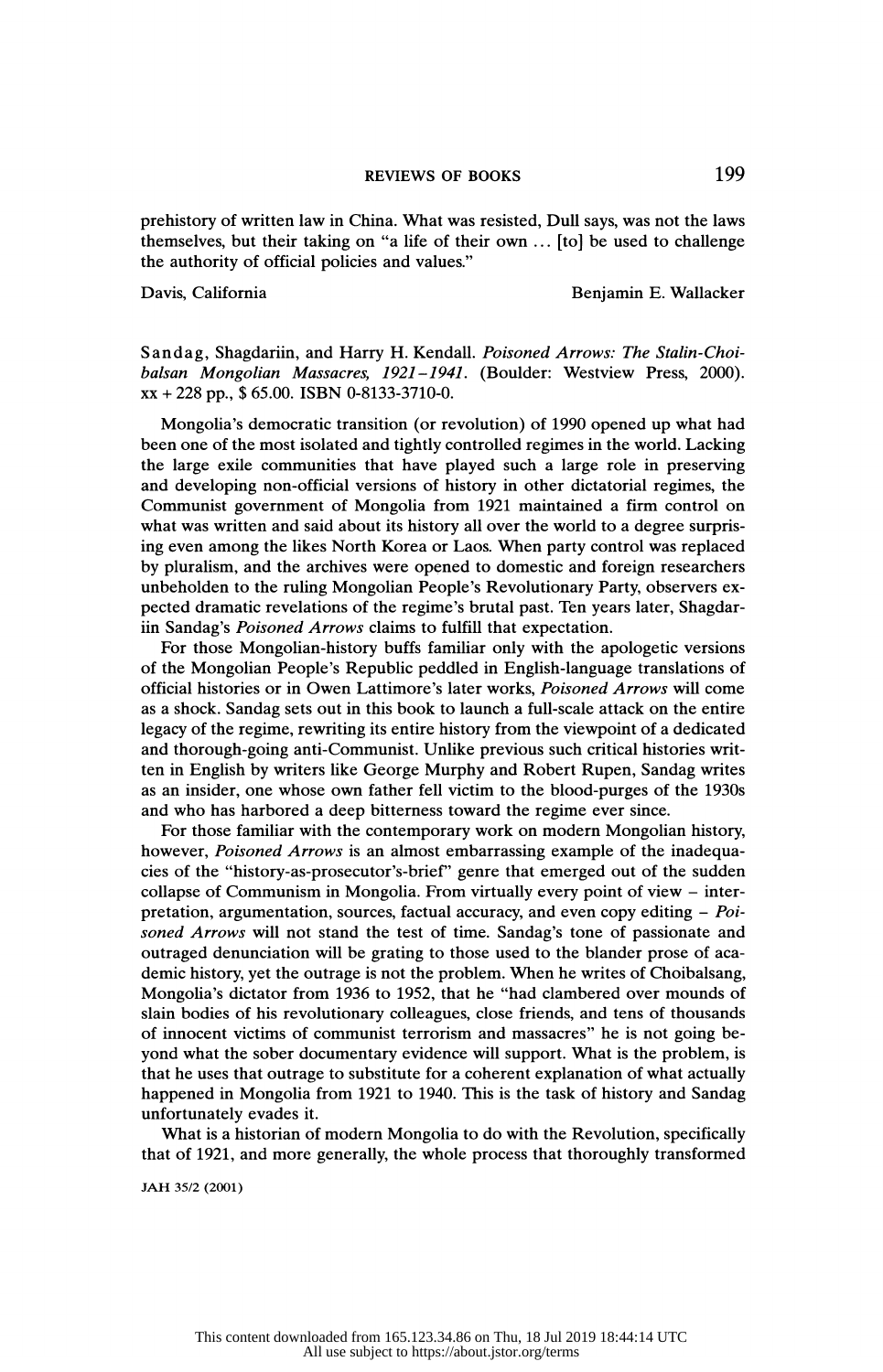the country over the next decades? Those who approve of the liberation from China and the social and intellectual modernization that this revolution brought (as Dr. Sandag clearly does) must face squarely the fact that this modernization for decades was inextricably associated with Communism and hence with an increasingly grotesque system of persecution, mendacity, and servility. In this situation, Sandag, like many other historians of Mongolia have an easy, indeed, too easy way out: credit Mongol heroes with all the good and blame the Soviet agents for all the bad. As Sandag tells it, the Revolution of 1921 was made by market-minded democrats whose humane ideas were pushed and distorted into a Communist-style police state through Soviet pressure alone. Only Soviet pres sure, he argues, could have caused Mongol leaders to begin shooting each other with in less than a year of the revolution's victory. Parallel cases of purely indige nous revolutionary fratricide from France to China are never addressed.

 Were the Mongolian leaders really democratic? Sandag repeatedly assures us they were but presents no evidence that the Mongolian revolutionaries had any interest in multi-party elections and legally guaranteed freedoms of speech, press, and association that make up the core of what is commonly meant by democracy. Sandag's insistence on separating the good democratic revolutionaries from Choi balsan and his few evil henchmen who did Stalin's bidding leads him into re peated embarrassment, when his democratic victims turn out to have participated eagerly in the previous years' purges. Soliin Danzan is a victim of Choibalsan and El'bekdorji Rinchino when he is shot in 1924, but somehow a befuddled dupe when he shoots Bodoo in 1922. Ts. Dambadorj was persecuted by the Com intern in 1928 and after, but Sandag omits his vigorous support of the execution of Danzan. Sandag spills much ink on the injustices done to Laagan, Shijee, Badrakh, and others but downplays the fact that in 1928 they were the ones in Mongolia baying for the blood of Dambadorj (who had, by the way, imprisoned Laagan for criticizing the Central Committee - hardly a democratic thing to do) and demanding the disastrous collectivization campaign. An informed sympathy would have done better than this crude dichotomy of good democrats and evil Communists in explaining the bitter dilemmas that all Mongol politicians faced in the 1920s and 1930s, and the often undemocratic means they chose to solve them.

 Sandag does not help his case by using the same methods of innuendo and gossip that so often defaced Communist historiography. The Communist histori ans once (without any basis) accused the lamas of poisoning Sükhe-Baatar, so now Sandag will accuse the Russians of poisoning Sükhe-Baatar (and the Jeb dzundamba Khutugtu as well). No actual evidence of foul play is presented, and L. Bat-Ochir's careful assessment of the issues involved is first caricatured and then ridiculed. Repeating Mongolian rumors that Genden chased Stalin around the table and pulled his moustache is a poor substitute for a serious discussion of Genden 's aims and policies, including his own malicious involvement in the bogus "Lhümbe case."

 The vast bulk of Sandag's sources are not original archival documents, but "processed" versions of them published in the Mongolian newspapers. Despite appearances, therefore, Poisoned Arrows is not a work of primary research but of secondary synthesis. Even so, the bibliography contains no works after 1995,

JAH 35/2 (2001)